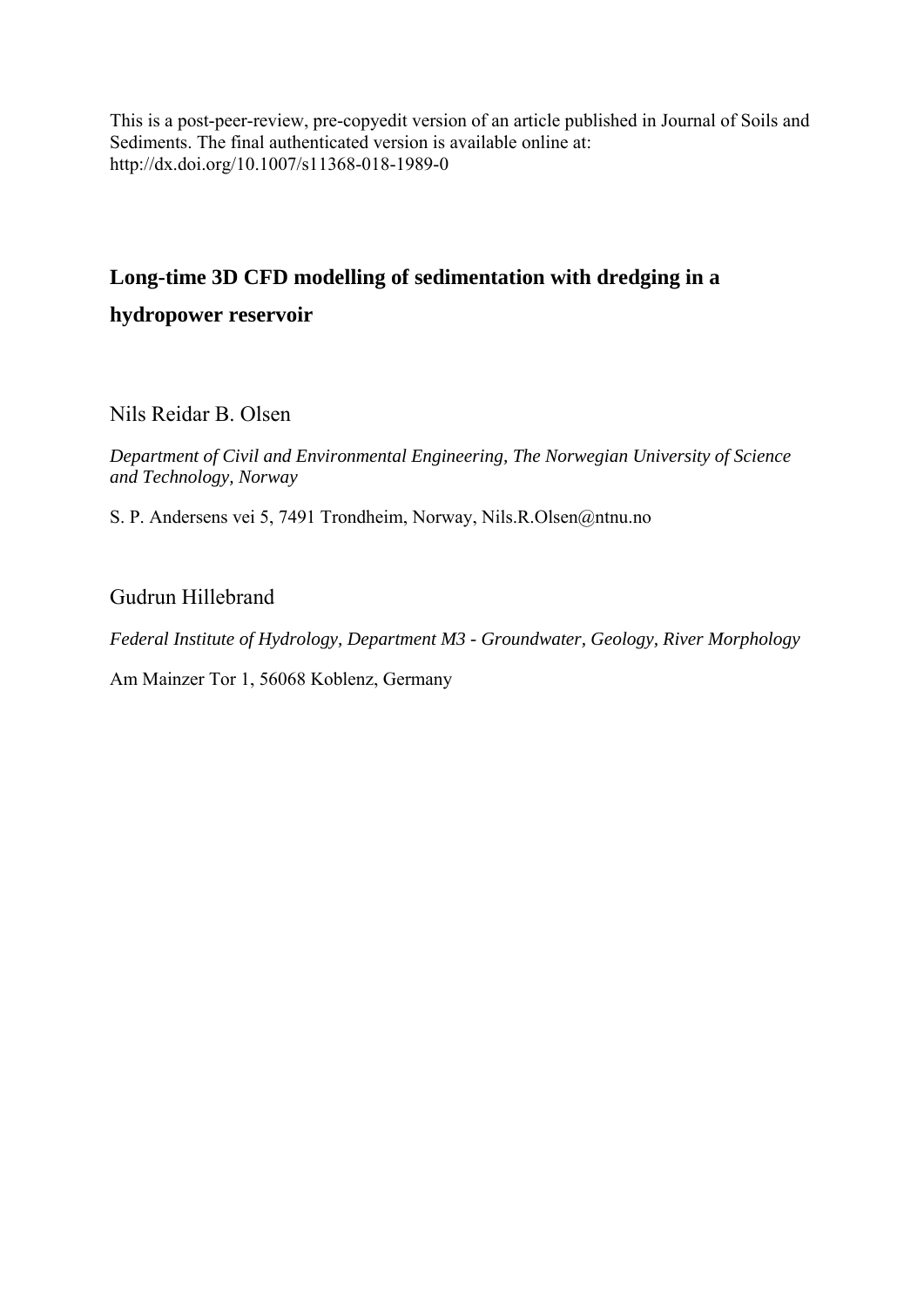# **Long time 3D CFD modelling of sedimentation with dredging in a hydropower reservoir**

## **Abstract**

The purpose of the current study was to present a 3D CFD model that can be used to predict long-term (11 years) bed changes in a reservoir due to sedimentation and dredging. And that this can be done with a reasonable computational time (18 hours) on a desktop computer.

The numerical model solved the Navier-Stokes equations on a 3D non-orthogonal unstructured grid to find the water velocities and turbulence. The convection-diffusion equation for suspended sediment transport was solved to find the sediment deposition pattern. Bed changes were computed and used to adjust the grid over time. Thereby, bed elevations over time were computed. The effect of dreding was also included in the model, and how this affected the bed elevation changes. The main feature of the numerical model enabling a reasonable computational time was implicit numerical methods giving the possibility to use long time steps.

The results were compared with annually measured bed elevation changes in the reservoir over 11 years, this gives 11 figures of bed elevation changes, due to sedimentation and dredging. Comparing the annually computed and measured bed changes, there was a fair agreement for most of the years. The match was not perfect, but the main deposition patterns were reproduced. The amount of sediments removed in three dredging campaigns were also computed numerically and compared with the measurements. Parameter tests were done for the grid size, fall velocity of the sediments, cohesion and sediment transport formula. The deviation was less than 16 % for all these four parameters.

The 3D CFD numerical model was able to compute water flow, sediment transport and bed elevation changes in a hydropower reservoir over a time period of 11 years. Field measurements showed reasonable agreement with the computed bed elevation changes. The results were most sensitive to the sediment particle fall velocity and cohesion of the bed material.

**Keywords**: sediment transport, reservoir, numerical modelling, Navier-Stokes equations, bed level changes, dredging.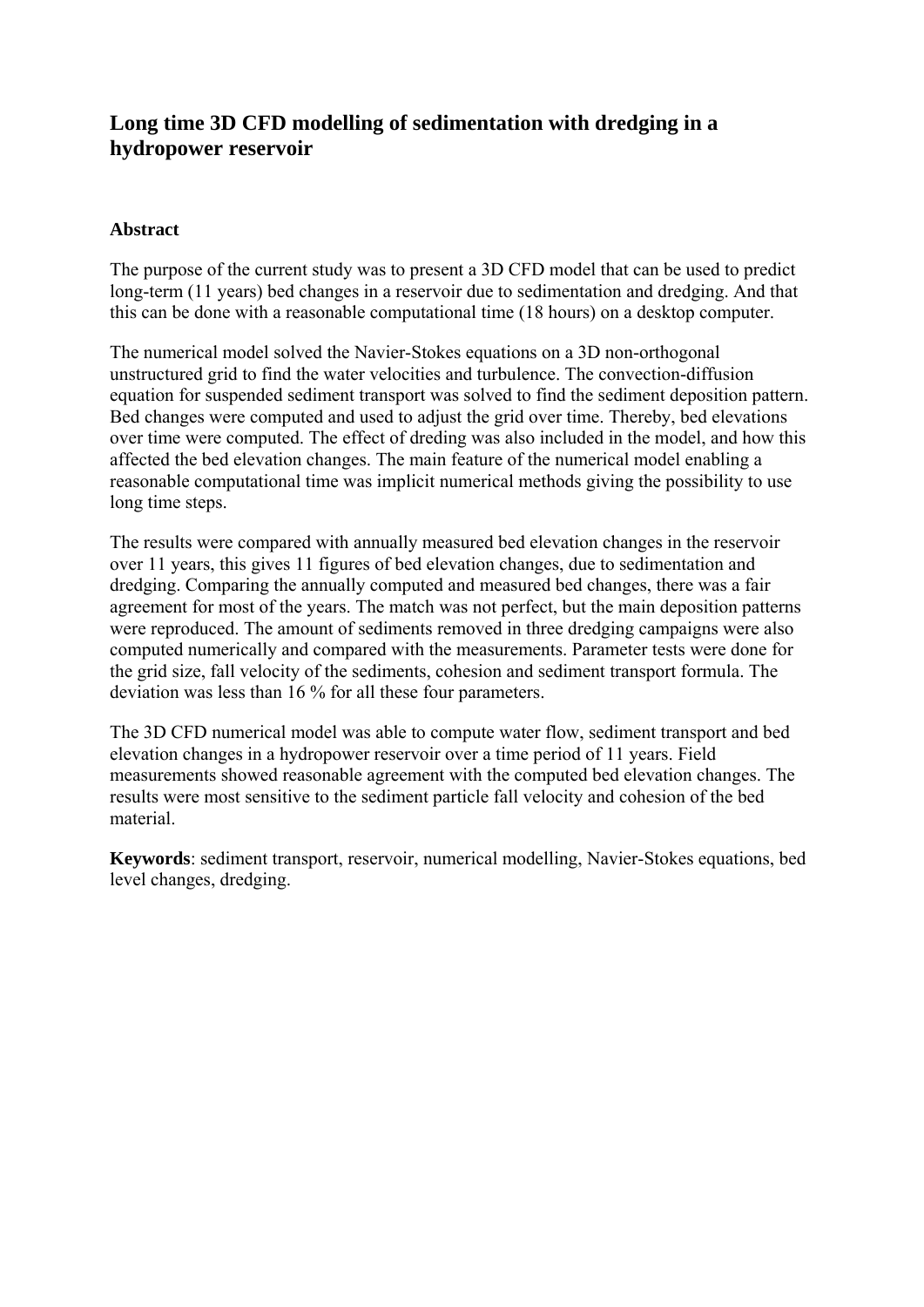#### **1. Introduction**

Sediment deposition can be a serious problem in many water reservoirs where the particle concentration in the inflowing river is high (Mahmood, 1987). The sediments can fill up the reservoir and reduce the storage volume. If the sediments reach the intake, abrasion on hydraulic machinery may result (Thapa et al, 2017). The sediments may therefore have to be removed. This is mainly done by either dredging or flushing (Brignoli et al, 2017; Haun and Olsen, 2012). The most cost-effective method is usually a flushing, where the water level in the reservoir is drawn down, allowing higher water velocities and erosion of the sediments. However, for some cases the sediments may be polluted (Vidmar et al, 2017), and a flushing will therefore release unacceptable levels of toxic concentrations in the river downstream of the dam. This is the case for the Iffezheim reservoir in the Rhine river on the border between Germany and France. The sediments in this reservoir are contaminated with hexachlorobenzene (HCB). The removal of these sediments is therefore done by mechanical dredging. This is a costly operation, which raises many questions regarding the sediment management of the reservoir:

- How much dredging is required?
- Where should the dredging be done?
- How long time does it take before the reservoir is filled up with sediments after a dredging?

These questions could be answered with a computational model that would calculate the sediment deposition in the reservoir and also the effect of the dredging operation. Such a model is presented in the current study. The model is applied to the Iffezheim reservoir, computing a time period of 11 years, from 2000 to 2011. Three larger dredging campaigns were carried out during these years and this is also included in the model.

A sketch of the Iffezheim reservoir is given in Fig. 1. The water is coming from the south and lead into a reservoir that has three outlets. The right (in the direction of flow) outlet is a ship lock, where relatively small amounts of water will flow. The center channel leads to the hydropower plant, which takes most of the water during low and middle discharges. The left channel leads to a spillway and is only used for high discharges. Most of the time, the water in this channel has close to zero velocity. In theory, sediments should therefore not enter this channel and be able to deposit. However, the flow field in the region just upstream of the spillway channel is fairly complex, and eddies still cause sediment to flow into this channel and deposit there. Fig. 2 shows the computed velocity field in this area. It is clear that a numerical model that is to predict the sediment deposition in the weir channel and its vincinity has to be multi-dimensional to capture the complex flow pattern. The current study therefore uses a fully 3D CFD model, solving the Navier-Stokes equation in all three directions.

Considerable research has previously been carried out on multi-dimensional modelling of reservoirs. Papanicolaou et al (2008) gives a summery of a number of different numerical models for sediment transport modelling in water hydraulics. Stamou and Gkesouli (2015) modelled the deposition of suspended solids in settling basins of a water treatment plant using a fully 3D approach. The CFD program CFX was used to compute the flow field in the tanks, which were subjected to wind stress on the surface. The study also investigated the use of baffles to improve the flow conditions in the tank, which is very useful for its design. Zinke et al (2011) computed sediment deposition in a delta of a natural lake using a fully 3D model.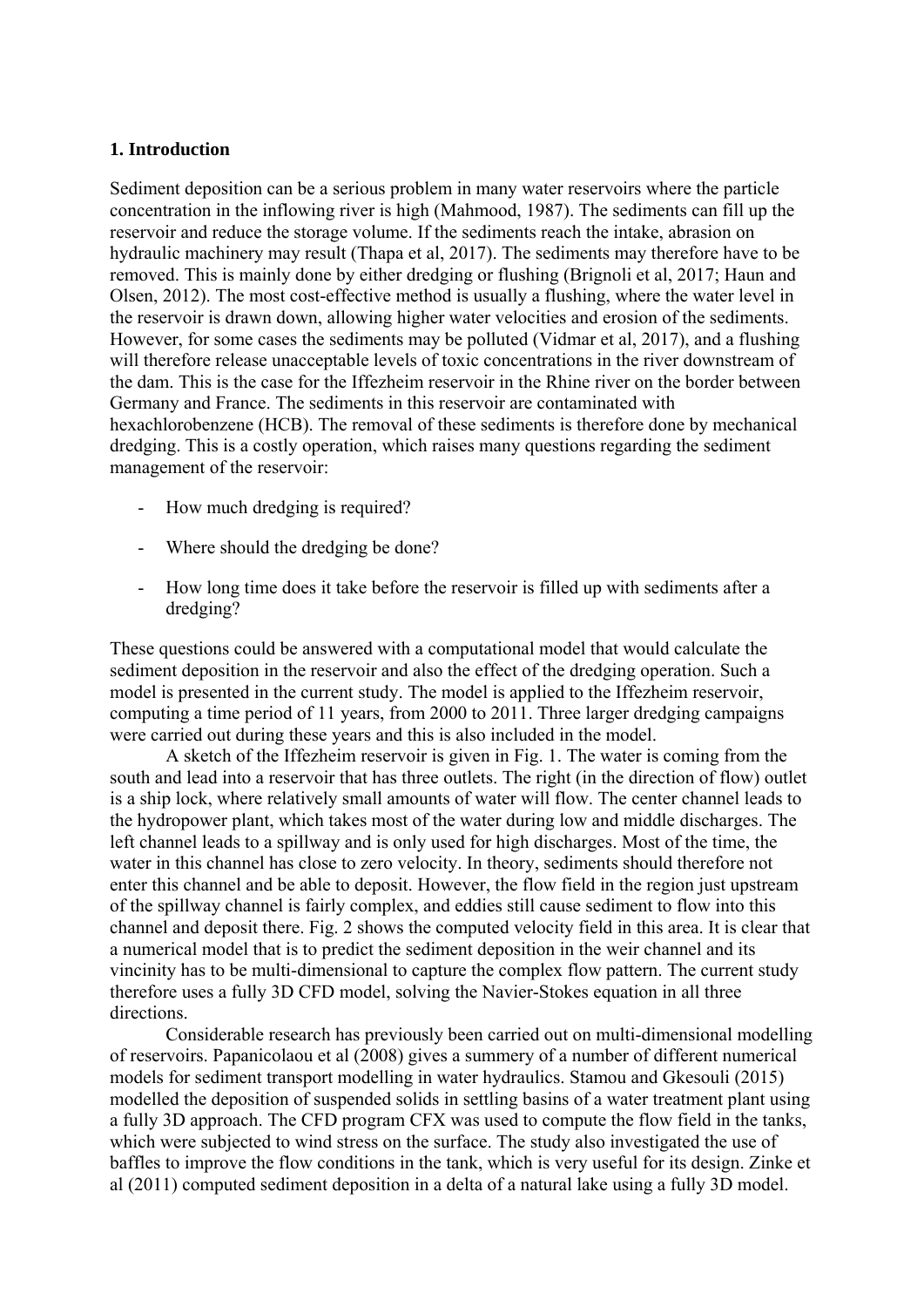Most of the deposition took place on the vegetated overbanks. The results were compared with field measurements. Mirbach and Lang (2017) used a 3D CFD model to compute density-driven currents in Lake Constance in Switzerland. They modelled density gradients due to the variations in sediment concentrations and temperature using the Navier-Stokes equations. The results were compared with time series of measurements of temperature and water velocity at one location in the lake. Ruether et al (2005) also investigated sediment flow in a water reservoir, but for an irrigation project. Two 3D CFD programs were used to find the sediment trap efficiency of the impoundment, and this was compared with measurements. However, no computations of bed elevation changes were carried out. This was done by Jia et al (2013), who modelled sediment deposition in the Three Gorges reservoir in China over a period of 3 1/2 years using a fully 3D model. The deposition rate was well predicted, although the deposition pattern was not. This was thought to be due to mass movements of muddy bottom sediments. Fang and Rodi (2003) also computed the water flow and sediment deposition in the Three Gorges reservoir and compared the results with data from a physical model study. Good agreement was found both for the velocity field and the sediment deposition. Haun et al (2013) computed sediment deposition in a hydropower reservoir in Costa Rica, and compared the resulting suspended concentrations with field measurements. A 3D numerical model was then also used. Faghihirad et al (2017) computed bed elevation changes over time in a water reservoir using a depth-averaged 2D model for the water flow field. The model was extended to 3D when computing suspended sediments and bed elevation changes. The model was tested and verified on a number of simpler cases where experimental data existed.

As seen in Fig. 2, the velocity field in the deposition zone of the Iffezheim reservoir is fairly complex with multiple recirculation zones. Such flow patterns may emerge when multiple channel branches are present (Đordevic, 2013). The recirculation zones will induce secondary currents that push the depositing sediments to the middle of the vortexes. This effect is similar to tea leaves collecting in the middle of a tea cup when it is rotated. The complex flow field will require a three-dimensional model. The main novelty of the current paper is to present a 3D CFD model that can compute sediment deposition in a reservoir with complex flow over a long time period (11 years), and include the effect of dredging. The model is also verified with extensive field data of bed elevation changes.

#### **2. The Iffezheim reservoir**

The Iffezheim reservoir is located in the Rhine river, at the border between Germany and France. The federal waterway of the Rhine river can be divided into three parts: the Upper Rhine, the Middle Rhine and the Lower Rhine. The Upper Rhine has 10 run-of-the-river hydropower plants, and the Iffezheim reservoir is the most downstream. It is the last dam in the Rhine, as Middle and Lower Rhine are completely free-flowing without any barrages. The German Waterways and Shipping Administration and the Federal Institute of Hydrology have carried out detailed measurements of suspended sediments in the Rhine for many years. They also measured bed level changes in the reservoir on a regular basis using echo sounding. The current study models the years 2000-2011. The total sediment inflow to the Iffezheim reservoir in these years is given in Fig. 3. The values are based on daily suspended sediment concentrations measured as point samples at a location approx. 10 km downstream of the reservoir. Cross-sectional measurements at both the sample location and the model inflow boundary are used to transfer the point measurements to the upstream model boundary. The numerical model simulated the grain size distribution as 9 fractions of different sizes and fall velocities. The values are given in Table 1. The resulting annual sediment inflow of the different fractions is given in Fig. 4. The split was based on measured grain size distributions in the Rhine.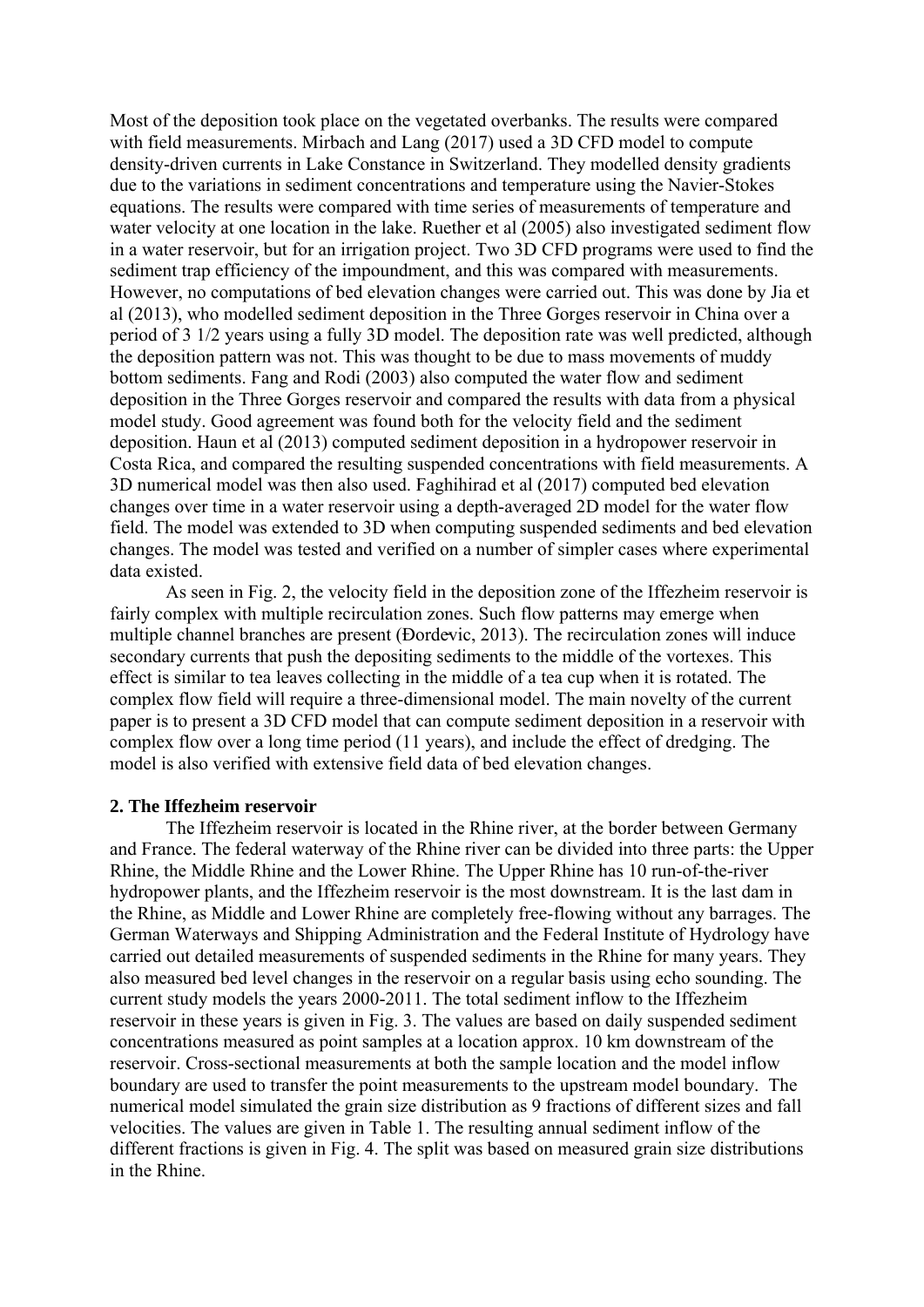The actual observed time series of water discharge from 2000-2011 was used. The resolution was based on averages over 15 minute intervals, giving 385 440 points in a time series. Fig. 5 shows the inflowing water discharge, together with the discharge through the turbine and the spillway.

The capacity of the turbines is  $1100 \text{ m}^3$ /s. As shown in Fig. 5, all the inflowing water is assumed to be used in the turbines for discharges lower than 1100 m3/s. For discharges exceeding the capacity of the turbines, the water will flow through the spillway.

#### **3. Numerical model**

The numerical model computed the water flow and turbulence by solving the Navier-Stokes equations on a three-dimensional grid. Two grids were used: a fine grid and a coarse grid. The coarse grid is seen in Fig. 6, from above.

 The grid has 40x100 cells in the two horizontal directions and 10 cells in the vertical direction. The fine grid has 80x200 cells in the horizontal directions. The k-epsilon model (Launder and Sharma, 1974) was used to compute the turbulence, eddy-viscosity and the diffusion coefficients for the suspended sediment transport. A second-order upwind method was used for the discretization of the convective terms in the Navier-Stokes equation. The pressure was found by the SIMPLE method (Patankar, 1980).

 The numerical model had several options to compute the location of the free water surface (Olsen, 2015). However, the water level was fairly constant over time and the water surface in the reservoir was fairly flat, so an algorithm based on the computed pressure was used (Tritthart and Gutknecht, 2007). Wall laws for rough boundaries were used at the reservoir bed:

$$
\frac{U}{u_*} = \frac{1}{\kappa} \ln \left( \frac{30y}{k_s} \right) \tag{1}
$$

*U* is the velocity in the cell close to the wall, *y* is the distance from the wall to the centre of the cell,  $\kappa$  is an empirical constant (0.4) and  $k_s$  is the roughness height of the bed. The wall laws connect the velocity in the bed cell with the bed shear stress,  $\tau$ , given in the formula for the shear velocity, *u*\*:

$$
u_* = \sqrt{\tau / \rho} \tag{2}
$$

The density of water is denoted  $\rho$  (1000 kg/m<sup>3</sup>)

 The numerical model computed the bed shear stress from the velocity and used this as a sink term in the Navier-Stokes equations to reduce the velocity close to the bed. Since the roughness is included in the formula, this parameter was taken into account when computing the shear stress and also the velocity profile.

 The suspended sediment concentration, *c*, was computed from the transient convection-diffusion equation for each of the 9 sediment fractions, *i*:

$$
\frac{\partial c_i}{\partial t} + U_j \frac{\partial c_i}{\partial x_j} + w_i \frac{\partial c_i}{\partial x_3} = \frac{\partial}{\partial x} \left( \Gamma \frac{\partial c_i}{\partial x_j} \right) + F_{R,i}
$$
\n(3)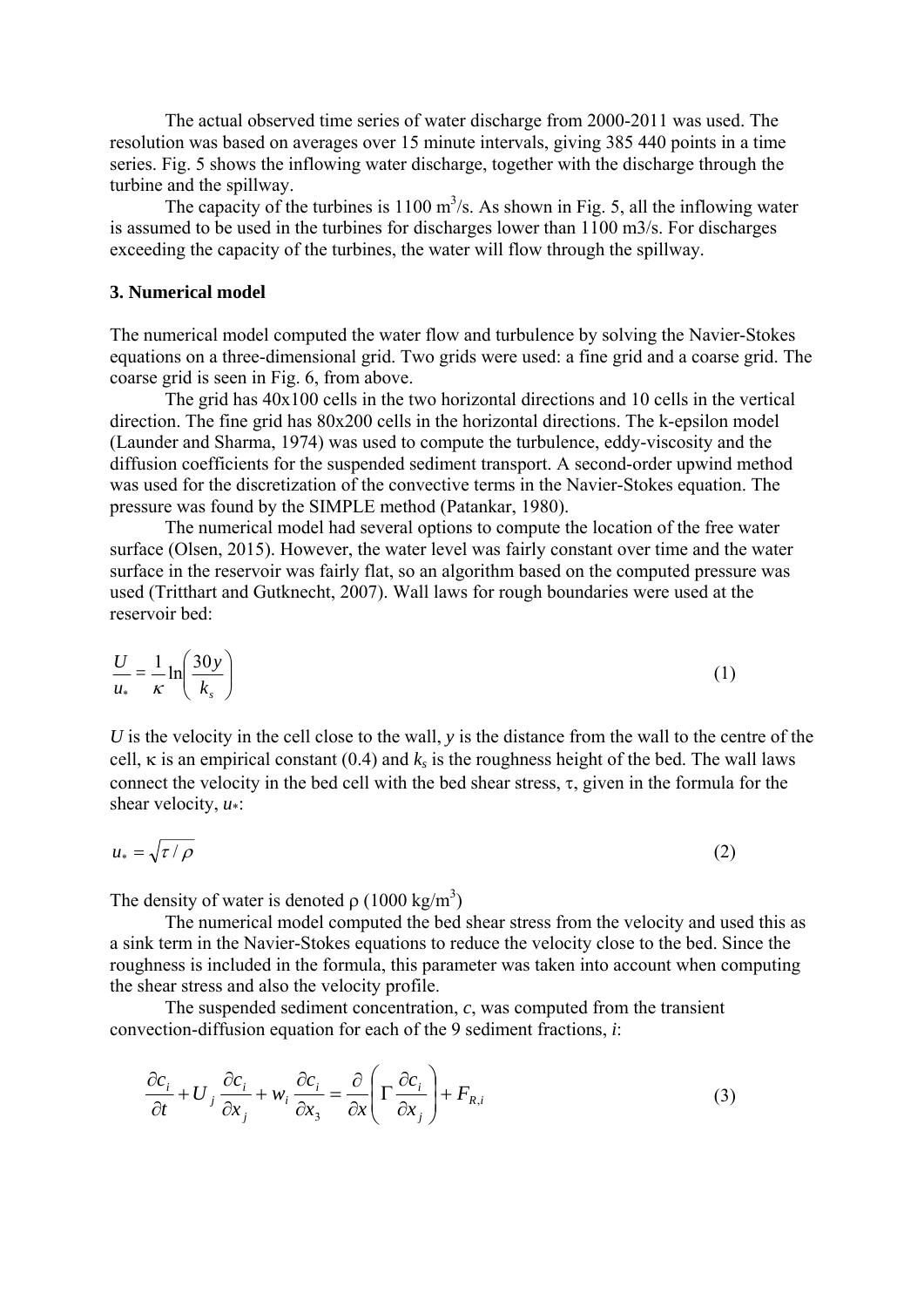The fall velocity is denoted  $w$ , and given in Table 1 for the different sediment fractions.  $\Gamma$  is the turbulent diffusion coefficient, computed from the k-epsilon turbulence model. The sediment pick-up rate is denoted *F* and computed from the following formula:

$$
F_i = \min(c_{\text{R},i}, \max(c_{c,i}, c_{\text{R},i}, f_i))w_i \rho
$$
\n<sup>(4)</sup>

The sediment fraction at the bed for size *i* is denoted  $f_i$ . The variable  $c_c$  is the concentration in the bed cell computed in the previous time step. The sediment concentration,  $c_{Ri}$ , is given by van Rijn (1984a). Additionally, the bed load was computed by the formula by van Rijn (1984b). The formula from Engelund-Hansen (1967) was also used in the current study, where the sediment discharge given from the formula was converted to concentration similar to  $c_{Ri}$ , in Eq. 4. Given the computed sediment concentrations, the bed elevation changes for each time step were computed from the continuity equation for each bed cell (Exner equation). The bed was then raised/lowered accordingly after each time step, and the grid regenerated. The new time step started with solving the Navier-Stokes equations before computing the sediment transport. This sequence was repeated for each time step. The result was a change in the bed elevations over time.

 One of the main problems modelling long time series with a 3D model is computational time. The current study employed the same strategy as Hillebrand et al (2017) to reduce this problem. The numerical model used an implicit solver for the Navier-Stokes equations, avoiding the constraint of the Courant number. Since the free surface was fairly flat and did not move much, the free surface computation did not cause a stability problem. Thereby, very long time steps could be used. Ideally, the time step should be very long during low discharges, when little sediment enters the reservoir. During floods the inflowing sediment concentrations are higher, which requires a shorter time step to resolve the changes in the bed elevations properly. Hillebrand et al (2017) used a time step that varied according to the water discharge, as given in Eq. 5:

$$
\Delta t = \Delta t_0 (Q_{ref}/Q)^n \tag{5}
$$

The current study used a reference discharge,  $Q_{ref}$  of 1000 m3/s and a  $\Delta t_0$  of 20 000 seconds. The parameter *n* was set to 3. These values were also used by Hillebrand et al (2017). The computational time for the time series of 11 years was 18 hours on a desktop PC from 2014 for the coarsest grid. The fine grid required a computational time of four days.

 A complicating factor for modelling long time series of reservoir deposition is that dredging often occurs. The Iffezheim reservoir was dredged several times during the time period from 2000-2011. Three of these dredging operations were considered to be of importance for the current simulation:

1 Sept 2000 - Mar 2001

2 Nov 2003 - Mar 2004

3 Jan 2005 - Sept 2005

The Waterways and Shipping Administration had obtained bed scans after each dredging period, as this was used to document the sediment volume that was removed. The scans after the three dredging operations were interpolated to the computational grid giving a bed elevation level, *zb*, after dredging. The numerical model then computed the bed level changes,  $\Delta z$ , from the dredging according to the following formula: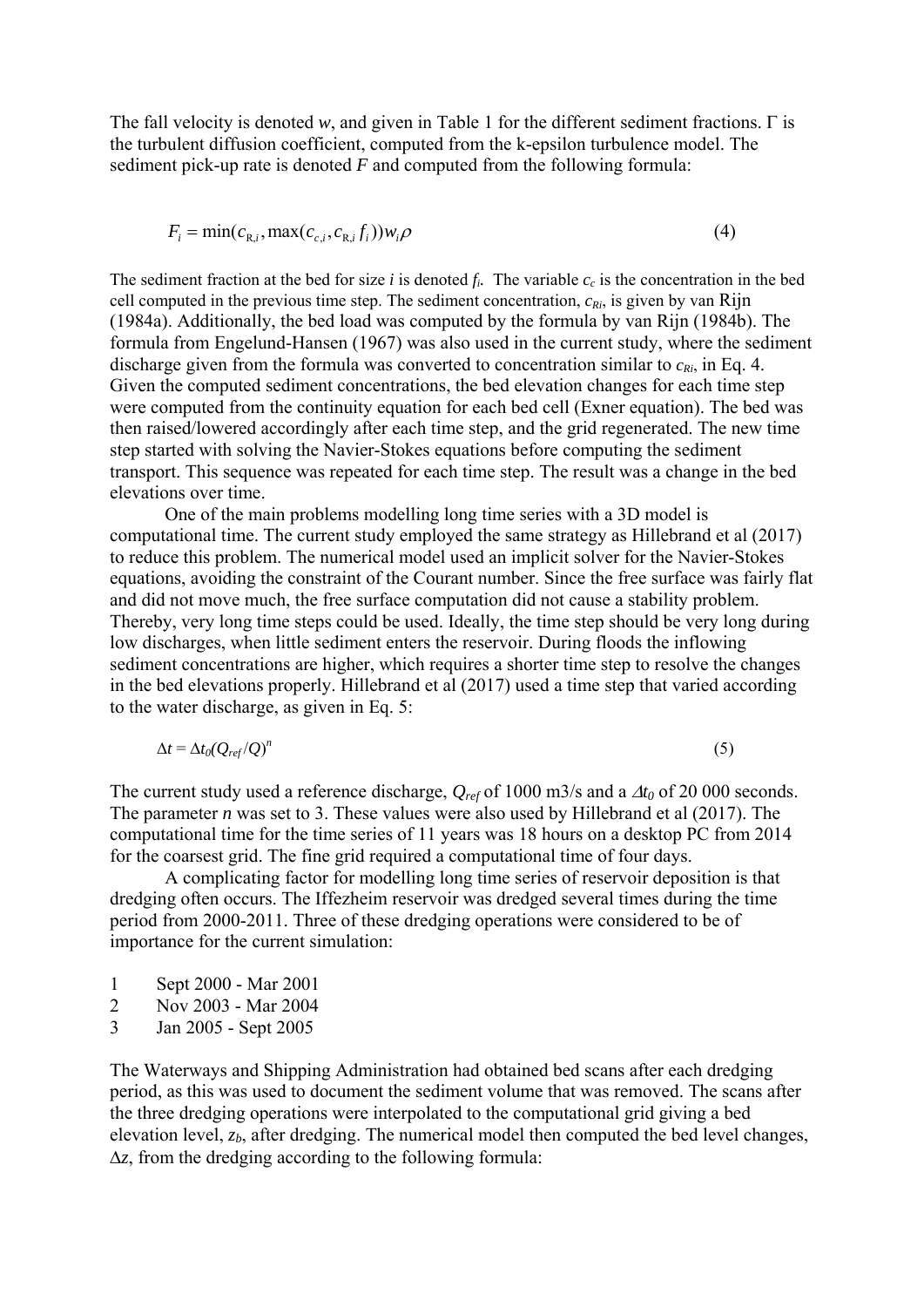$$
\Delta z = \frac{\Delta t}{T} (z - z_d) \tag{6}
$$

The time step in the numerical model is denoted  $\Delta t$  and T is the time period of the dredging operation. This bed elevation change was used to change the grid after each time step. A continuous and gradual bed change was assumed during the dredging operation for lack of inbetween data. The bed level changes were implemented in the numerical model with the same function as the sediment deposition/erosion.

#### **4. Results**

The numerical model was applied to the computational grid with the previously described input data of water discharge, sediment inflow and dredging. The bed load and suspended sediment boundary conditions by van Rijn (1984a,b) were used for the initial (default) computation. This resulted in the bed level changes as given in Fig. 7. They can be compared with the equivalent measured bed level changes in Fig. 8. The two figures show that the numerical model gave very similar deposition/dredging patterns as the measurements. The amount of dredged volume exceeded the sediment deposition in the years 2000-2001, 2003- 2004 and 2004-2005 both for the measured and computed results. The computed sediment deposition in most of the other years shows a similar pattern as the field measurements. Only some of the years, especially 2009-2010 shows a much lower computed sediment deposition than the measurements. However, the numerical model is able to predict a major deposition in the spillway channel. The sediment inflow into this channel is caused by a complex flow pattern as shown in Fig. 2. The reasonable replication of this pattern in many of the years shows that the numerical model is able to compute the complex flow field with recirculation zones, large scale vortexes and secondary currents. It is also able to compute the deposition of the suspended sediments in such a flow field.

 The three dredging operations included bed scans both before and after the sediment removals. The scans were used to estimate the total sediment removal by dredging. The numerical model also computed this number as a difference between bed elevations at two points in time: before and after each dredging operation. A comparison of computed vs. measured dredged volume is given in Table 2.

 The bed elevation after each dredging operation is given to the numerical model. The deviation between the measured and computed dredged volume does not reflect how accurate the numerical model can compute the bed elevation after the dredging. However, it is a computation on how much sediment has settled in the reservoir after the previous dredging to before the current dredging operation ends. This reflects how well the numerical model is able to calculate the correct amount of sediment deposition in the reservoir.

#### **5. Discussion**

The results of a CFD computation will always include errors and uncertainties. Input parameters, coefficients in empirical formulas, grid size, etc may have an effect on the results. One of the best methods to assess these uncertainties is by parameter sensitivity tests. Uncertain parameters are varied and the computations are redone. Comparing the results from the new and the original computation will give an estimate of how sensitive the result is for the parameter in question.

 A very important parameter in a CFD computation is the grid. To obtain reasonable computational times, the current study uses a relatively coarse grid. A logical parameter test is therefore the grid size. The dimensions of the grid cells in Fig. 6 are around 1 meter in the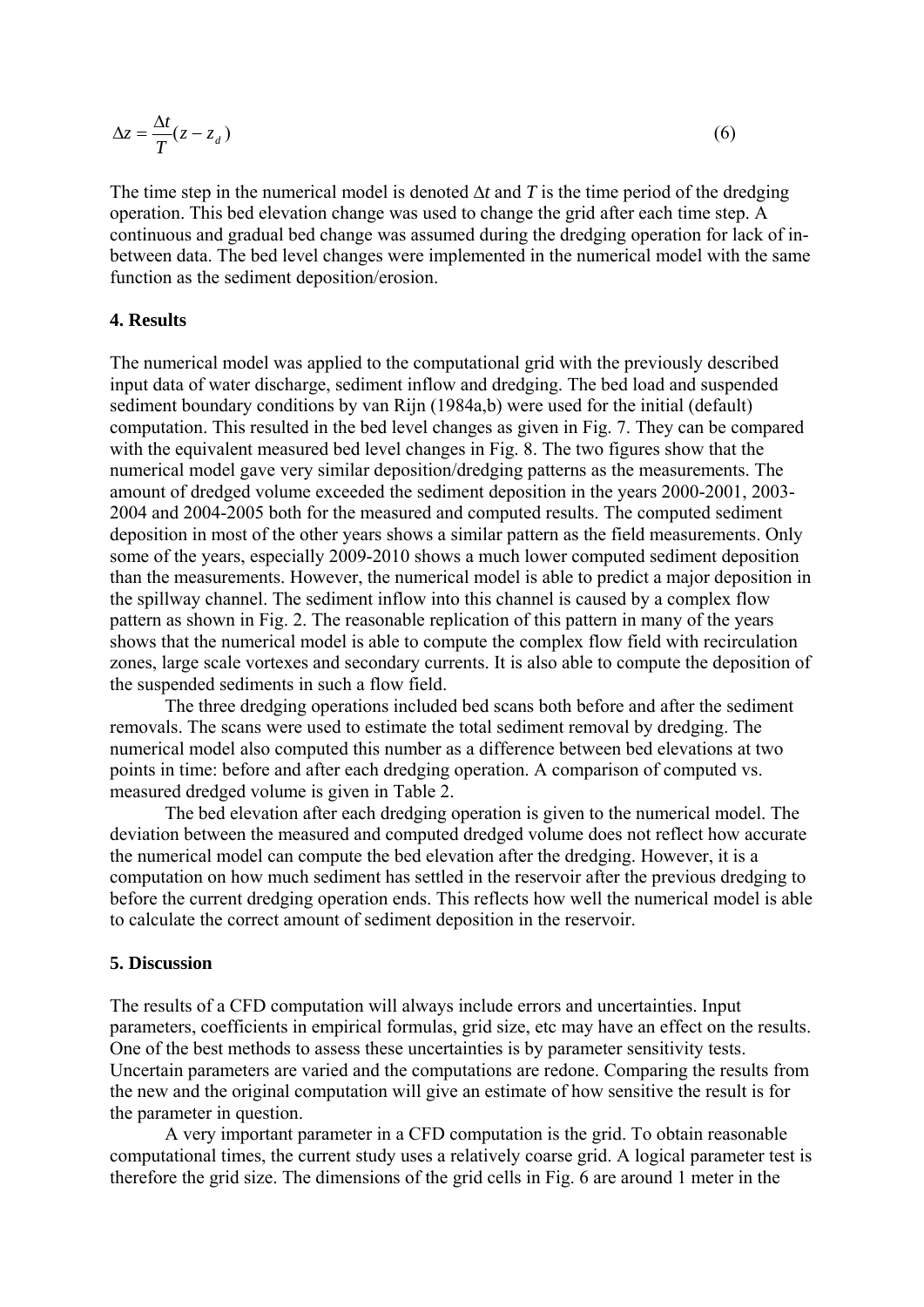vertical direction and 5-30 meters in the horizontal directions. The grid refinement was therefore done by doubling the number of cells in the two horizontal directions. This gave an erosion/deposition pattern as shown in Fig. 9.

 Comparing Fig 9 with Fig. 7, the results are very similar. Also, it is difficult to see if there is an improvement compared with the measured bed elevations in Fig. 8. The main deviations between the deposition pattern in the years 2009-2010 are still present in the results from the fine grid.

 The sediment deposition in the periods of dredging operations was also computed with the fine grid. This is shown in Table 3. The average deviation between the results from the two grids is 2 %. This a fairly low value. Hillebrand et al (2017) found a value of 10 % when computing the current case over a three month period in 2007 with a similar grid refinement. The study of Hillebrand et al (2017) was from a time period where the water discharge was higher than the average discharge in the Rhine from 2000 to 2011. Also, Hillebrand et al (2017) computed a shorter time period. Zhang (2017) showed that deviations usually decreased in computation of longer time periods because short-term fluctuations are averaged out. The inflowing sediment concentrations were therefore relatively higher and the spillway channel was more in use. This may explain the different results.

 There are also other parameters that affect the results of a CFD computation, beside the grid. Hillebrand et al (2017) computed the sediment deposition for the current during three months of 2007. They found that the three most important parameters were the fall velocity of the sediments, the sediment transport formula and cohesion on the bed. Tests of these three parameters have therefore been included in the current study.

 The study of Hillebrand et al (2017) showed that the fall velocity of the fine sediments was the most important parameter for the numerical model. The uncertainty in the fall velocity is due to the flocculation process of fine particles. The fine particles will form flocs that have higher fall velocities than each individual particle. The fall velocity will therefore increase. Modelling flocculation of particles is a fairly complex topic, so the current study has only investigated the process by increasing the fall velocity of the fine particles. The parameter test increased the fall velocity of the three finest particle sizes with a factor 2. The result is shown in Table 4. The average increase in the deposited volume was 9 %. Hillebrand et al obtained an increase of 48 %, but then the fall velocity was increased by a factor 3 instead of 2. Still, the increase in deposited volume is much larger for increased fall velocities than for the grid refinement.

 Hillebrand et al (2017) also found that cohesion of the sediments was an important parameter for the sediment deposition. When fine sediments deposit on the bed and stay there for some time, the cohesion will increase. This means the particles will erode at a higher shear stress than for cohesionless sediments. In the current study, the cohesion was taken into account by increasing the critical shear stress on the bed according to the following formula given by Shields (1936):

$$
\tau_c = \theta g(\rho_s - \rho_s)d + \tau_{\text{cohesion}} \tag{7}
$$

The Shields parameter is denoted  $\theta$ , *g* is the acceleration of gravity,  $\rho_s$  is the density of the particles (2650 kg/m<sup>3</sup>),  $\rho_w$  is the density of water and *d* is the particle diameter. The increased shear stress due to cohesion is given as *cohesion*. In the current study a value of 0.1 Pa was used. This gave an avarage increase of 10 % in the deposited sediments, as shown in Table 5.

 Hillebrand et al (2017) found that the increase in the amount of deposited sediment was 24 %, with the same increase in the bed shear stress. Field measurements (Noack et al, 2016) show that the critical bed shear stress varies between from a low value at the top of the sediments to around 1 Pa one meter below the bed. The cohesion increases over time, and it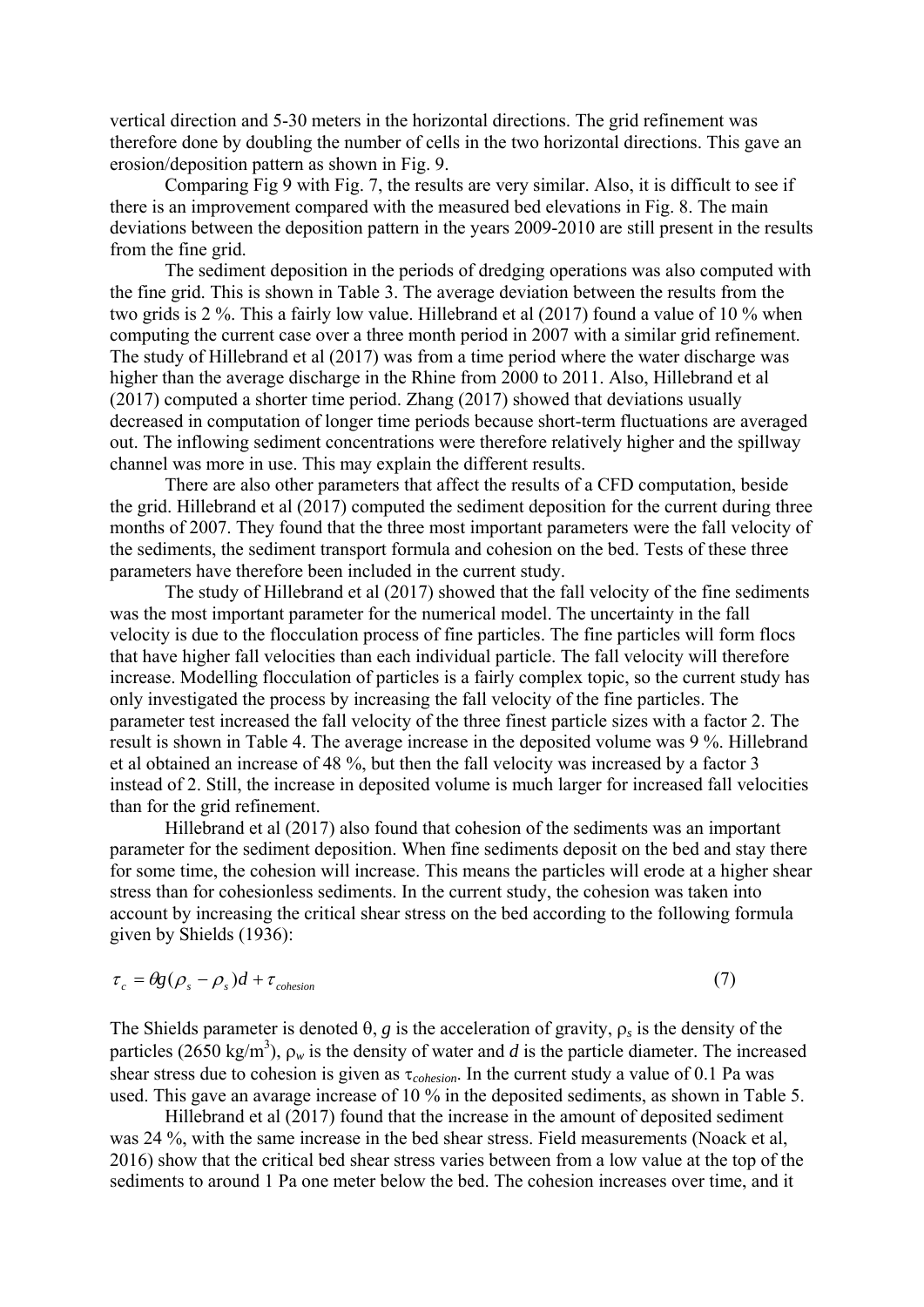may take weeks to reach a value of 0.1 Pa. When Eq. 7 is used for all the bed cells, the cohesion will be overpredicted for most of the reservoir. This leads to sediment deposits outside the vincinity of the weir channel, and this was not observed in the field data.

 A third parameter found by Hillebrand et al (2017) to be important for the sediment deposition was the sediment transport formula, or the pick-up rate in Eq. 3. The default case in the current study was to use the formulas by van Rijn (1982). An alternative sediment transport formula was given by Engelund and Hansen (1967). Using this formula gave slightly different results, as shown in Table 6. The average deviation between the use of van Rijn's formulas and the Engelund-Hansen formula is 4 %. This is less than the deviation for the increase in the fall velocity, but larger than the deviation for the increased grid size.

 Tables 2-6 also include the observed sediment deposition in the dredging periods. The difference between the observed values and the values computed by the default parameters is 10 %. This is more than the deviations in any of the parameter sensitivity tests. Although the measurements from the field have been done with considerable thoroughness and thought for detail, the field data will always have some uncertainty. The time series for sediment inflow in the current project were taken from values recorded downstream of the reservoir, and transferred to upstream values through a rating curve. This rating curve was based on measurements, but it also had some uncertainty. The authors believe the uncertainty in the inflowing sediment concentrations could easily be in the order of 20 %. This is therefore one of the main uncertainties of the current computation. The numerical model will never be able to predict the sediment deposition with a higher accuracy than the uncertainty in the sediment discharge flowing into the reservoir.

#### **6. Conclusions**

A numerical model is presented that has been used to compute the sediment deposition in 3D in a hydropower reservoir over an 11 year period with a reasonable computational time (18 hours on a PC for the coarse grid). The model is stable even though long time steps are used, that vary according to the water discharge. The effect of dredging is included in the model. Parameter tests show that the results are somewhat depending on the grid size and the fall velocity of the sediment particles (flocculation). The results are also dependent on the sediment transport formula. The good agreement with measurements and the reasonable computation time allow the model to be used for long-term projections of deposition and dredging volumes.

#### **Acknowledgements**

The authors would like to thank the German Waterways and Shipping Administration for providing the data for the current study.

## **References**

Astor B, Gehres N, Hillebrand G (2014) From source to mouth, a sediment budget of the Rhine river: Grain size distribution of suspended sediment samples in the Rhine and its tributaries. BfG 1798. Bundesanstalt für Gewässerkunde, Koblenz. (In German)

Banhold K, Frings R, Schüttrumpf H (2017) Sediment budget of the High Rhine and Upper Rhine from Konstanz to Iffezheim. In: Hillebrand, G., & Frings, R. M. 2017. From source to mouth, the sediment budget of the Rhine river for the period 1991 – 2010. Report KHR/CHR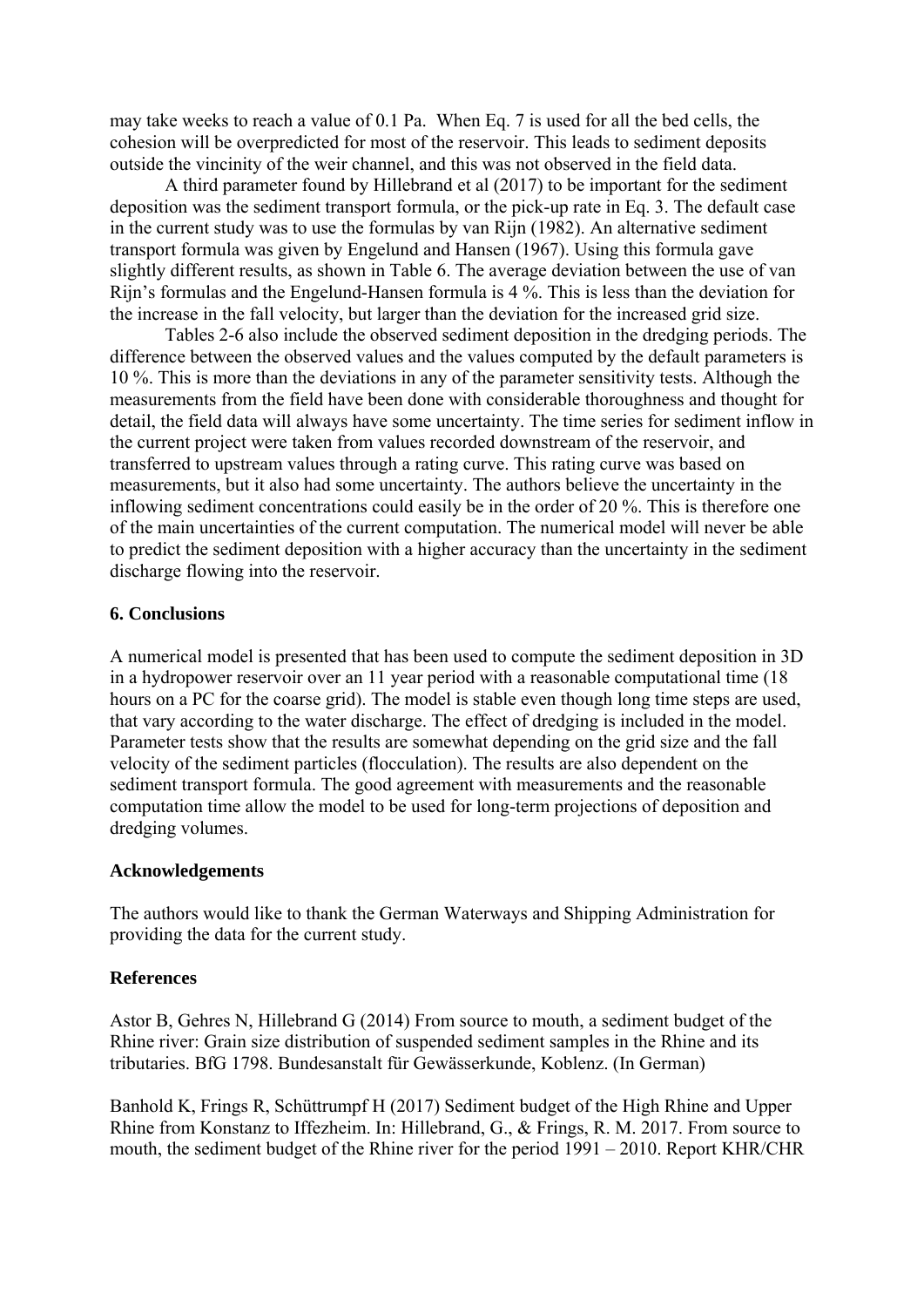II-22. International Commission for the Hydrology of the Rhine basin, Lelystad. ISBN: 978- 90-70980-39-9, DOI: 10.5675/KHR\_22.2017, p. 42-67. (In German)

Brignoli M L, Espa P, Batalla R J (2017) Sediment transport below a small alpine reservoir desilted by controlled flushing: field assessment and one-dimensional numerical simulation. J Soil Sediment. doi:10.1007/s11368-017-1661-0.

Ðorde̵vic D (2013) Numerical study of 3D flow at right-angled confluences with and without upstream planform curvature. J Hydroinform*.* **15** (4) 1073-1088. DOI: 10.2166/hydro.2012.150.

Engelund F, Hansen E (1967) A monograph on sediment transport in alluvial streams. Teknisk Forlag, Copenhagen, Denmark.

Faghihirad S, Lin B, Falconer R A (2017) 3D Layer-Integrated Modelling of Morphodynamic Processes Near River Regulated Structures, Water Resources Management, 31**.** 443–460. doi:10.1007/s11269-016-1537-x.

Fang H-W, Rodi W (2003) Three-dimensional calculations of flow and suspended sediment transport in the neighborhood of the dam for the Three Gorges Project (TGP) reservoir in the Yangtze River, J Hydraul Res. 41(4), 379-394, doi:10.1080/00221680309499983.

Fenocchi A, Petaccia G, Sibilla S (2016) Modelling flows in shallow (fluvial) lakes with prevailing circulations in the horizontal plane: limits of 2D compared to 3D models, J. Hydroinform. 18 (6) 928-945; doi: 10.2166/hydro.2016.033.

Haun S, Kjærås H, Løvfall S, Olsen NRB (2013) Three-dimensional measurements and numerical modelling of suspended sediments in a hydropower reservoir. J Hydrol. 479, 180- 188. doi: 10.1016/j.jhydrol.2012.11.060.

Haun S, Olsen NRB (2012) Three-dimensional numerical modelling of reservoir flushing in a prototype scale, Int J River Basin Management, 10(4) 341-349. DOI:10.1080/15715124.2012.736388.

Hillebrand G (2014) Sediment analysis of drill core samples from the IKSR investigation of the reservoirs in the Upper Rhine from the years 2000 to 2002. KLIWAS-Report series, KLIWAS-56/2014, pp. 63. Bundesanstalt für Gewässerkunde, Koblenz. (In German)

Hillebrand G, Otto W, Vollmer S (2012) Findings from ADCP-measured flow velocities and suspended sediment concentrations at the Upper Rhine. 2nd IAHR Europe Conference, Munich, Germany.

Hillebrand G, Klassen I, Olsen NRB (2017) 3D CFD modelling of velocities and sediment transport in the Iffezheim hydropower reservoir, Hydrol Res. 48(1), 147-159. doi: 10.2166/nh.2016.197.

Jia D-D, Shao X, Zhang X, Ye Y (2013) Sedimentation Patterns of Fine-Grained Particles in the Dam Area of the Three Gorges Project: 3D Numerical Simulation. J Hydraul Eng. 139(6), 669-674. doi: 10.1061/(ASCE)HY.1943-7900.0000709.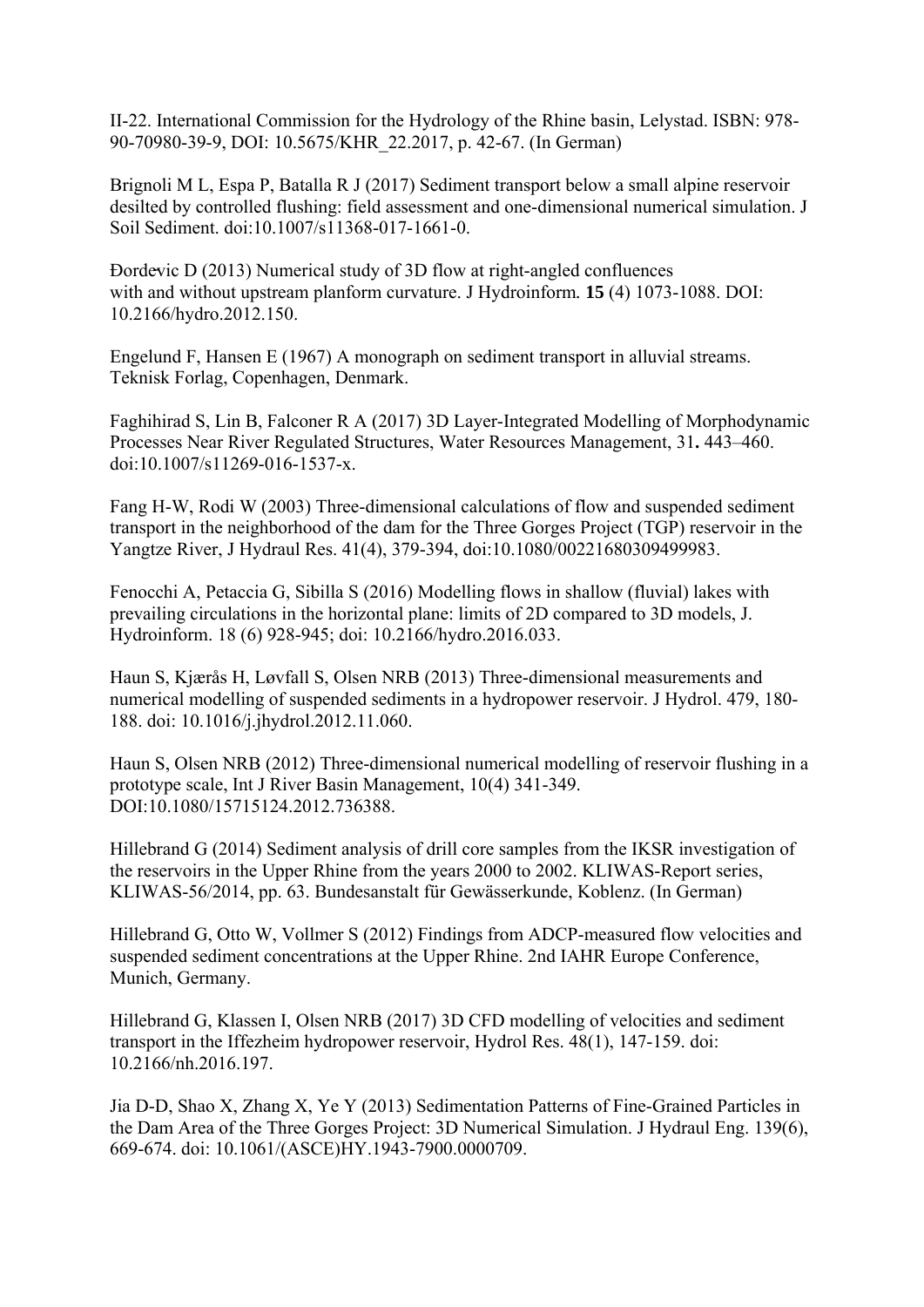Launder BE, Sharma BI (1974) Application of the Energy Dissipation Model of Turbulence to the Calculation of Flow Near a Spinning Disc. Lett Heat Mass Trans. 1(2), 131-138. doi:10.1016/0094-4548(74)90150-7.

Mahmood K (1987) Reservoir Sedimentation: Impact, Extent and Mitigation. World Bank Technical Paper 71, Washington, DC.

Mirbach S, Lang U (2017) Density-driven underflows with suspended solids in Lake Constance, J Soil Sediment. doi:10.1007/s11368-017-1753-x.

Noack M, Hillebrand G, Seidenkranz U, Wieprecht S (2016) Investigation of erosion stability of cohesive sediment deposition in the spillway channel of the Iffezheim barrage at the Rhine river. Hydrologie und Wasserbewirtschaftung, 60.2016(3), 164-175. doi: 10.5675/HyWa\_2016,3\_1 (In German)

Olsen NRB (2015) Four free surface algorithms for the 3D Navier-Stokes equations, J Hydroinform. 17(6), 845-856. doi: 10.2166/hydro.2015.012.

Papanicolaou AN, Elhakeep M, Krallis G, Prakash S, Edinger J (2008) Sediment Transport Modeling Review—Current and Future Developments, J Hydraul Eng. 2008, 134(1): 1-14. doi:10.1061/(ASCE)0733-9429(2008)134:1(1).

Patankar SV (1980) Numerical Heat Transfer and Fluid Flow, McGraw-Hill Book Company, New York. ISBN 9780891165224.

Pohlert T, Hillebrand G, Breitung V (2011) Trends of persistent organic pollutants in the suspended matter of the River Rhine. Hydrol Process. 25, 3803–3817. doi:10.1002/hyp.8110.

van Rijn LC (1984a) Sediment transport. Part II: suspended load transport. J Hydraul Eng, 110(11), 1613–1641. doi:10.1061/(ASCE)0733-9429(1984)110:11(1613).

van Rijn LC (1984b) Sediment transport. Part I: bed load transport. J Hydraul Eng, 110(10), 1431–1456. doi: 10.1061/(ASCE)0733-9429(1984)110:10(1431)

Ruether N, Singh JM, Olsen NRB, Atkinson E (2005) Three-dimensional modelling of sediment transport at water intakes. Proceedings of the Institution of Civil Engineers, UK, Water Management, 158, 1-7. doi: 10.1680/wama.158.1.1.62452.

Shields A (1936) Use of dimensional analysis and turbulence research for sediment transport, Preussen Research Laboratory for Water and Marine Constructions, publication no. 26, Berlin (in German).

Schlichting H (1979) Boundary Layer Theory. McGraw-Hill Book Company, New York. ISBN 978-3-662-52919-5.

Stamou A, Gkesouli A (2015) Modeling settling tanks for water treatment using computational fluid dynamics, J Hydroinform, 17(5) 745-762; doi: 10.2166/hydro.2015.069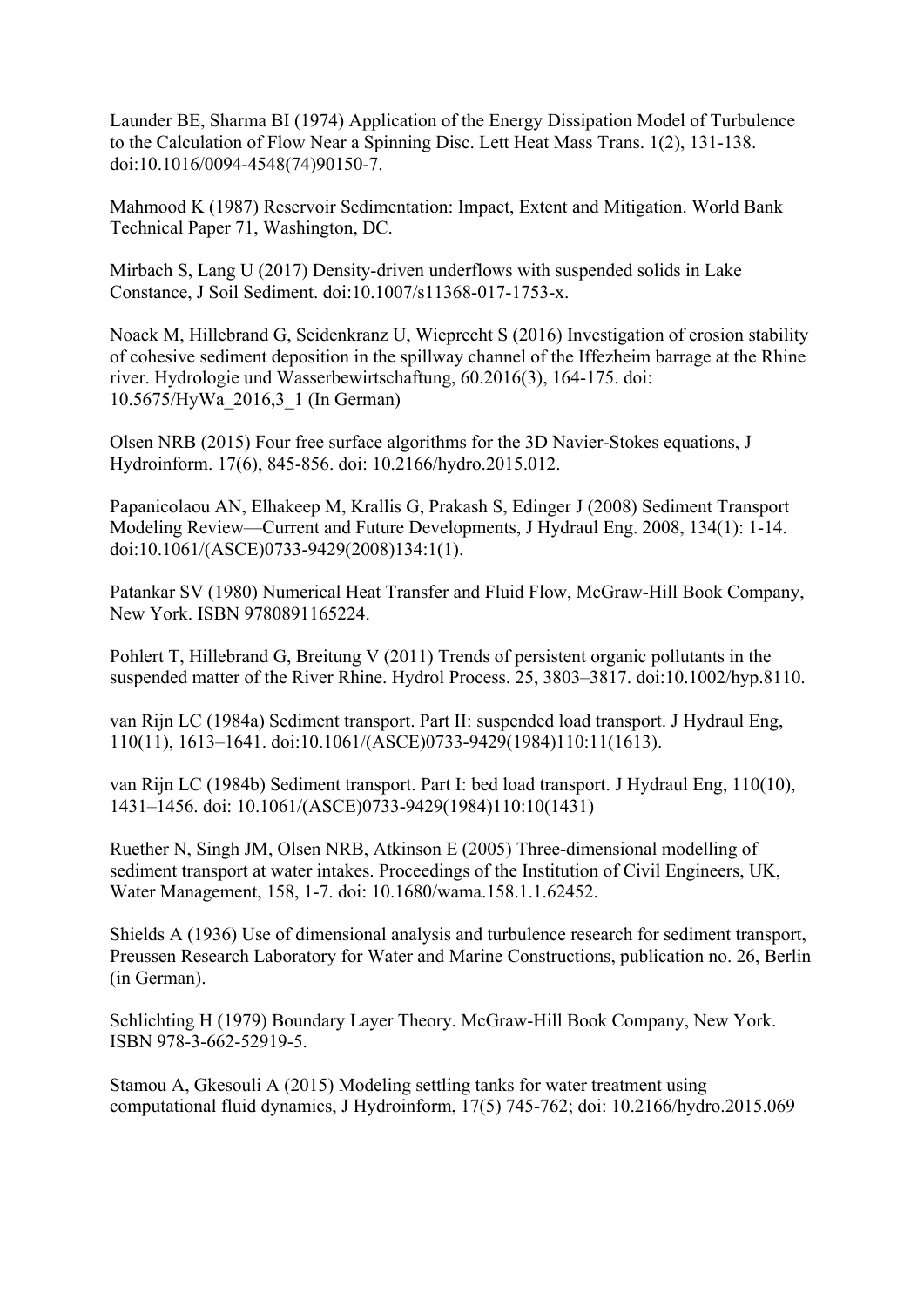Thapa BS, Dahlhaug OG, Thapa B (2017) Sediment erosion induced leakage flow from guide vane clearance gap in a low specific speed Francis turbine, Renewable Energy, 107, 253-261. doi: 10.1016/j.renene.2017.01.045.

Tritthart M, Gutknecht D (2007) 3-D computation of flood processes in sharp river bends, Proceedings of the Institution of Civil Engineers – Water Management, 160(4), 233-247. doi:10.1680/wama.2007.160.4.233.

Vidmar J, Zuliani T, Novak P, Drinčić A, Ščančar J, Milačič R (2017) Elements in water, suspended particulate matter and sediments of the Sava River, J Soil Sediment. 17:1917– 1927. DOI 10.1007/s11368-016-1512-4.

Winterwerp JC, van Kesteren WGM (2004) Introduction to the physics of cohesive sediment in the marine environment. Elsevier, ISBN 978-0-444-51553-7.

Zanke U (1977) Computation of fall velocities for sediments, Mitteilungen des Franzius-Instituts für Wasserbau und Küsteningenieurwesen der TU Hannover, Vol. 46. (In German)

Zhang Q, Hillebrand G, Hoffmann T, Hinkelmann R (2017) Estimating long-term evolution of fine sediment budget in the Iffezheim reservoir using a simplified method based on classification of boundary conditions, Geophysical Research Abstracts Vol. 19, EGU2017-9039, EGU General Assembly 2017

Zinke P, Olsen NRB, Bogen J (2011) 3D numerical modeling of levee depositions in a Scandinavian freshwater delta, Geomorphology, 129, 320-333. doi: 10.1016/j.geomorph.2011.02.027.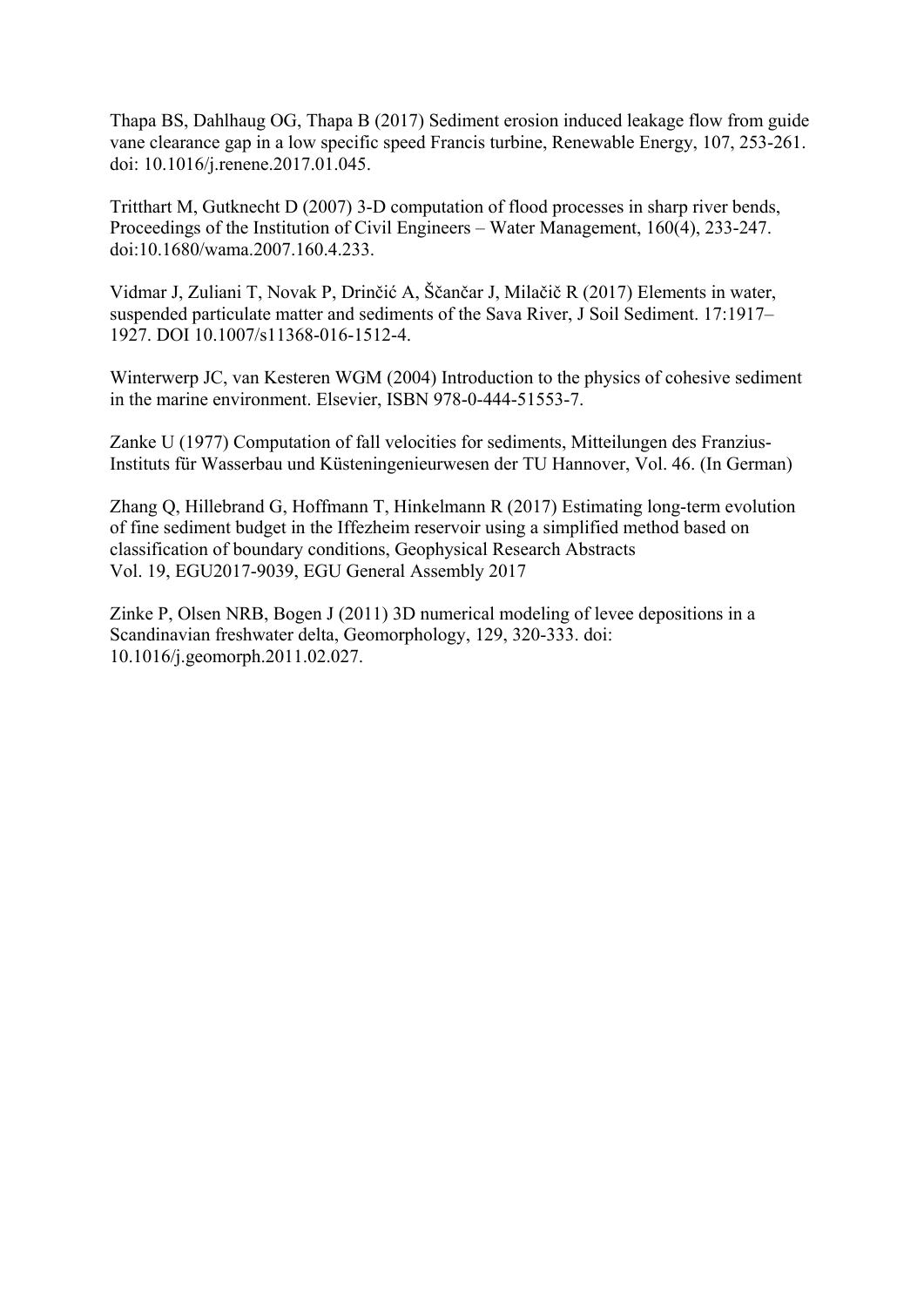### **Tables**

| Size number                 | Diameter (mm) | Fall velocity (m/s) |
|-----------------------------|---------------|---------------------|
|                             | 20            | 0.57                |
| $\mathcal{D}_{\mathcal{A}}$ | 3             | 0.22                |
| 3                           | 1.3           | 0.14                |
|                             | 0.4           | 0.055               |
| 5                           | 0.13          | 0.005               |
|                             | 0.04          | 0.0011              |
|                             | 0.02          | 0.00027             |
|                             | 0.005         | 0.000017            |
|                             | 0.002         | 0.0000027           |

Table 1: Sediment data by size fractions

Table 2. Measured and computed dredged sediment volume in  $m<sup>3</sup>$  for the three dredging operations.

| Period               | Measured | Computed |
|----------------------|----------|----------|
| Sept 2000 - Mar 2001 | 354 000  | 334 000  |
| Nov 2003 - Mar 2004  | 105 000  | 126 000  |
| Jan 2005 - Sept 2005 | 290 000  | 294 000  |

Table 3. Computed and measured sediment depositions  $(m<sup>3</sup>)$  in the dredging periods, using a fine and a coarse grid.

| Period               | Computed    | Computed  | Deviation       |
|----------------------|-------------|-----------|-----------------|
|                      | Coarse grid | Fine grid | $\frac{(0)}{0}$ |
| Sept 2000 - Mar 2001 | 334 000     | 328 000   |                 |
| Nov 2003 - Mar 2004  | 126 000     | 126 000   |                 |
| Jan 2005 - Sept 2005 | 294 000     | 307 000   |                 |

Table 4. Computed and measured sediment depositions  $(m<sup>3</sup>)$  in the dredging periods, using a normal and increased fall velocity of the finest particles.

| Period               | Computed | Computed                | Deviation         |
|----------------------|----------|-------------------------|-------------------|
|                      | default  | Increased fall velocity | $\frac{(0)}{(0)}$ |
| Sept 2000 - Mar 2001 | 334 000  | 347 000                 |                   |
| Nov 2003 - Mar 2004  | 126 000  | 143 000                 |                   |
| Jan 2005 - Sept 2005 | 294 000  | 329 000                 |                   |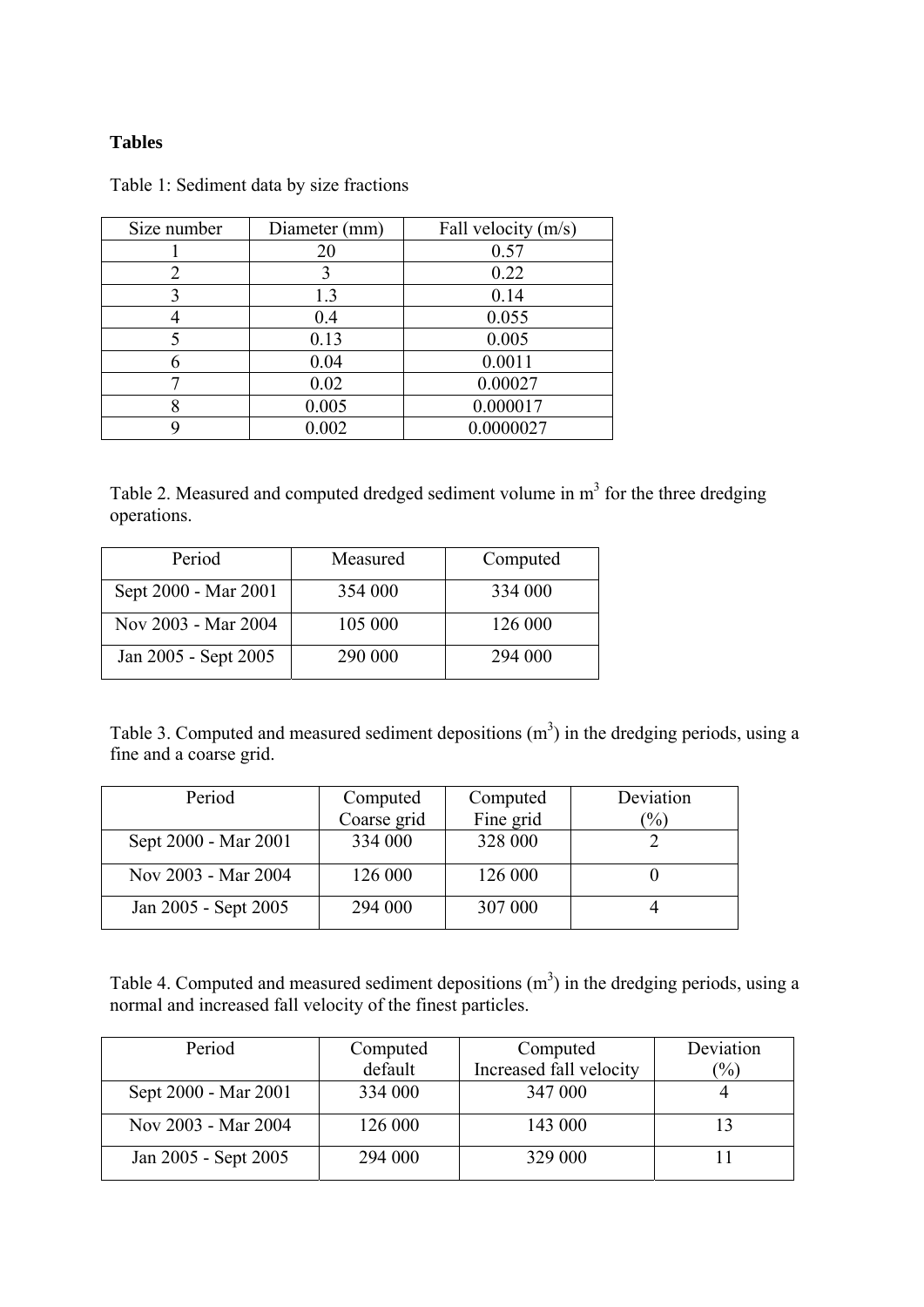| Period               | Computed | Computed           | Deviation     |
|----------------------|----------|--------------------|---------------|
|                      | default  | Increased $\tau_c$ | $\frac{1}{2}$ |
| Sept 2000 - Mar 2001 | 334 000  | 337 000            |               |
| Nov 2003 - Mar 2004  | 126 000  | 146 000            |               |
| Jan 2005 - Sept 2005 | 294 000  | 336 000            |               |

Table 5. Parameter test on increase in critical bed shear stress of 0.1 Pa

Table 6. Sediment deposition  $(m^3)$  in the dredged periods for different sediment transport formulas.

| Period                   | Computed | Computed        | Deviation        |
|--------------------------|----------|-----------------|------------------|
|                          | van Rijn | Engelund-Hansen | $\mathcal{O}'_0$ |
| Sept 2000 - Mar 2001     | 334 000  | 333 000         | $-03$            |
| Nov 2003 - Mar 2004      | 126 000  | 130 000         |                  |
| Jan $2005 -$ Sept $2005$ | 294 000  | 280 000         | -5               |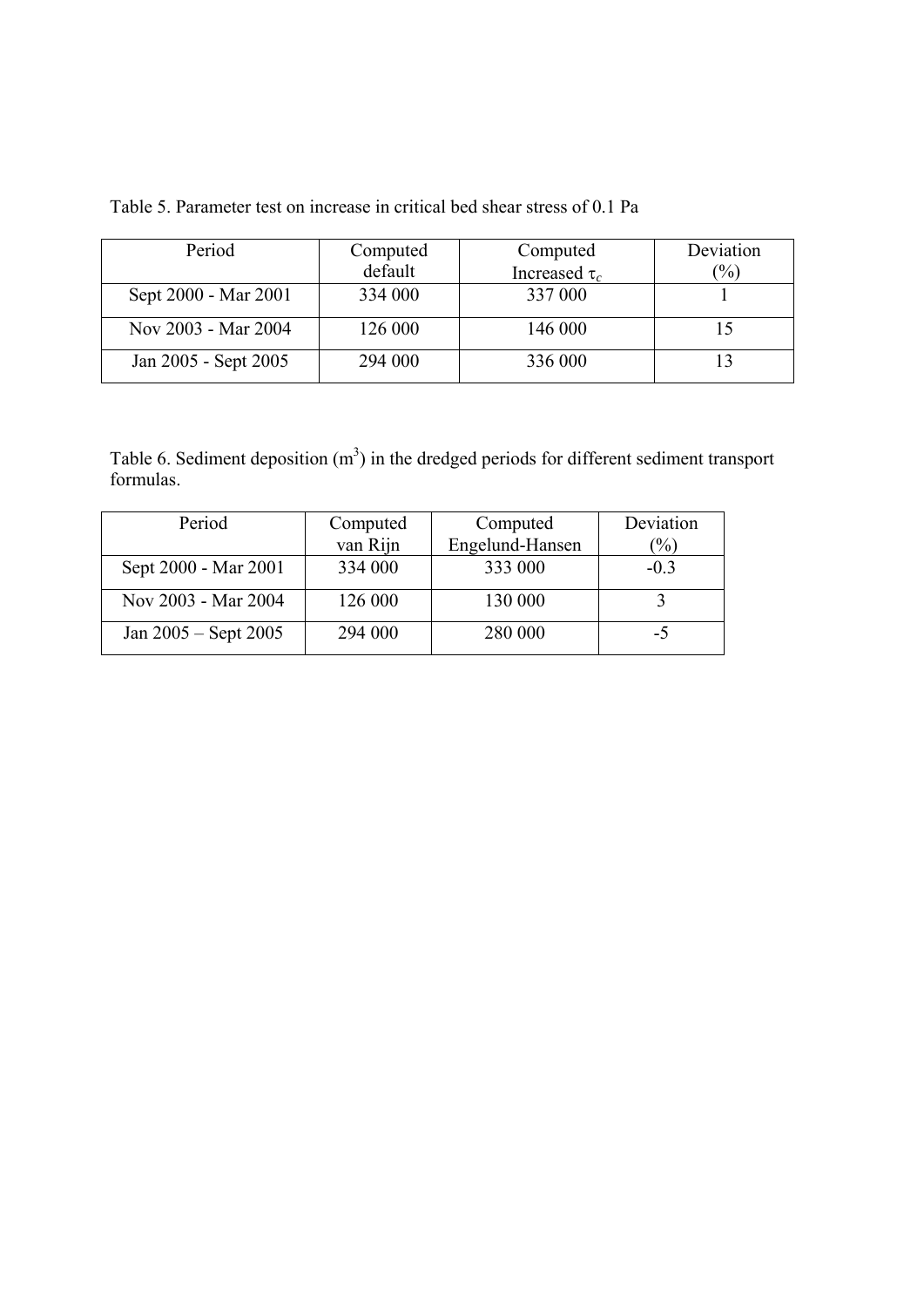

Figure 1. Plan view of the Iffezheim reservoir. The arrows show the flow direction.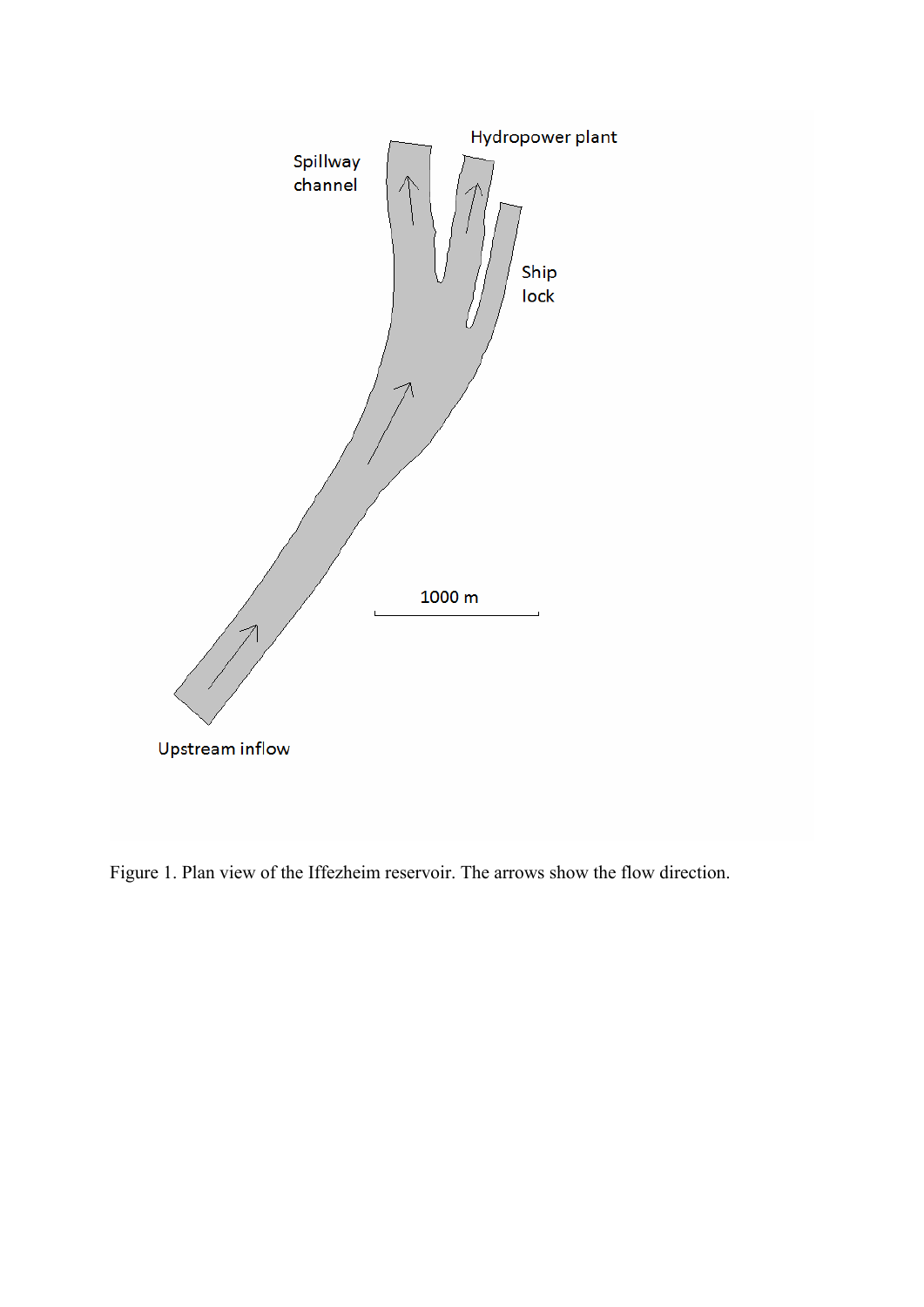

Figure 2. Velocity vectors close to the water surface in the area around the spillway channel during low discharge. Note that the velocity magnitude is given by the grayshading scale of the vectors, and not by their lengths.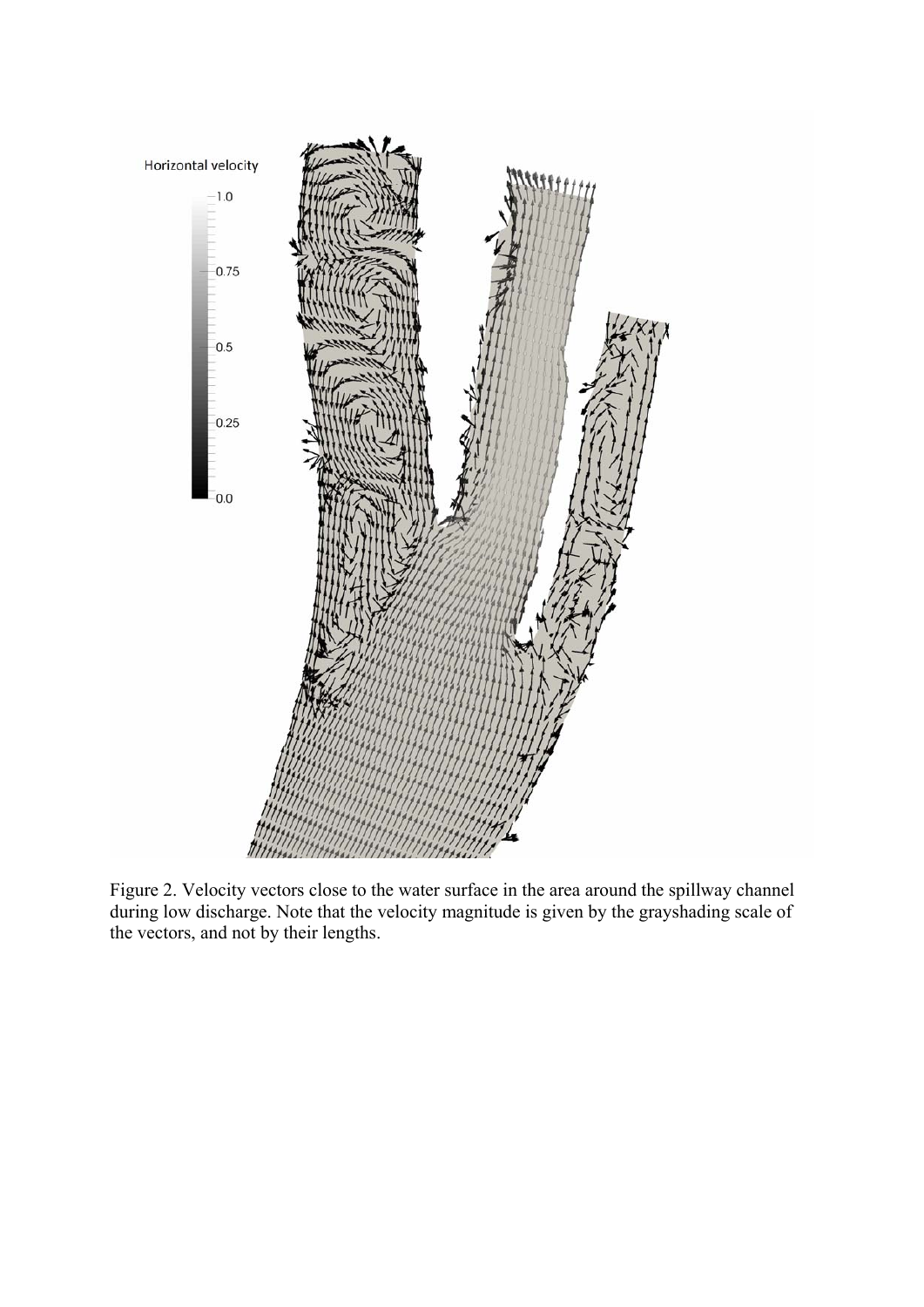

Figure 3 Annual sediment inflow into the Iffezheim reservoir during the computed time period, used as boundary condition for the numerical model.



Figure 4. Annual variation of the percentage for each fraction (4-9) in the sediment inflow to the Iffezheim reservoir from 2000-2011. The information is used as upstream boundary condition for the numerical model.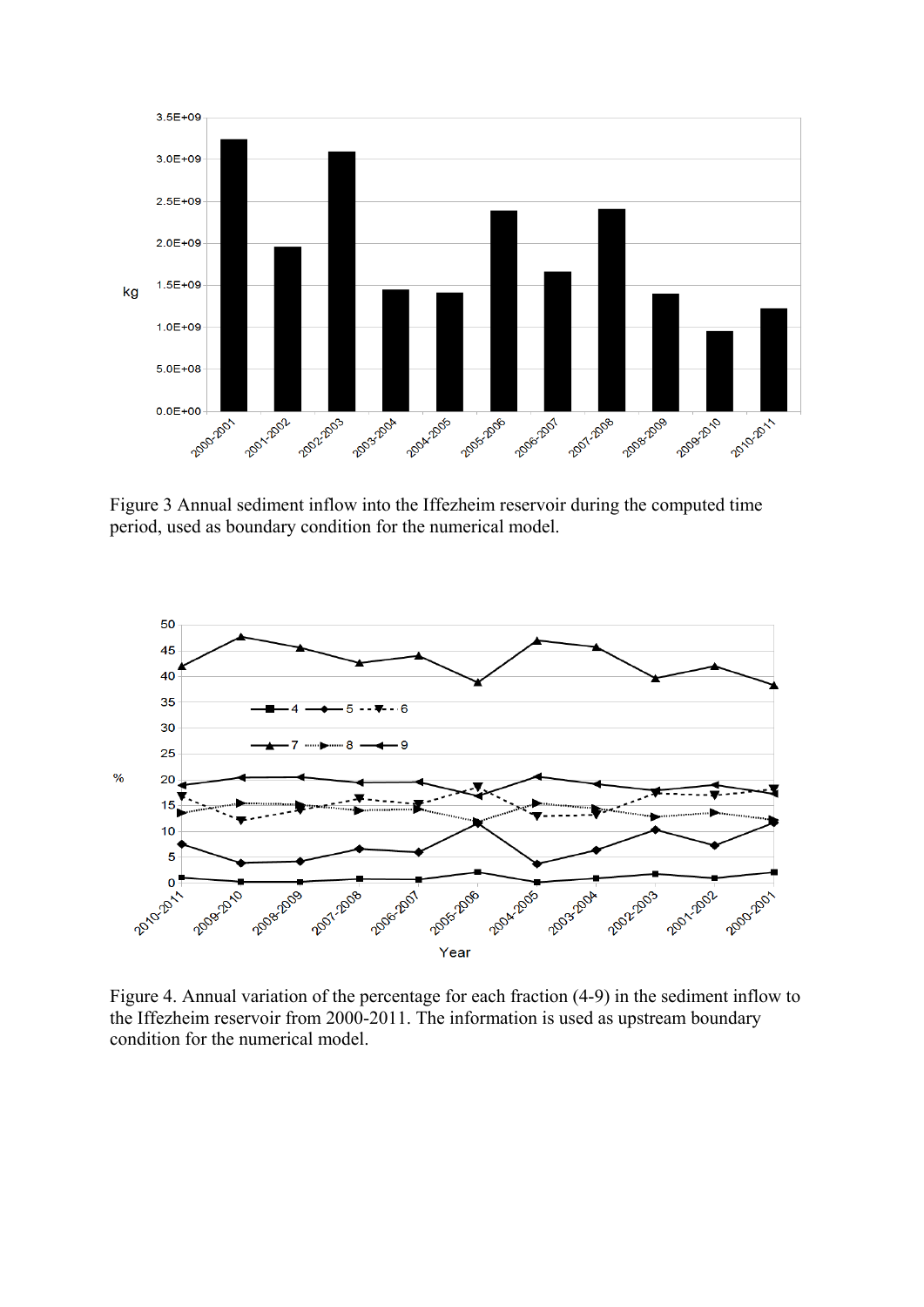

Figure 5. Time series of observed water discharges from the years 2000-2011.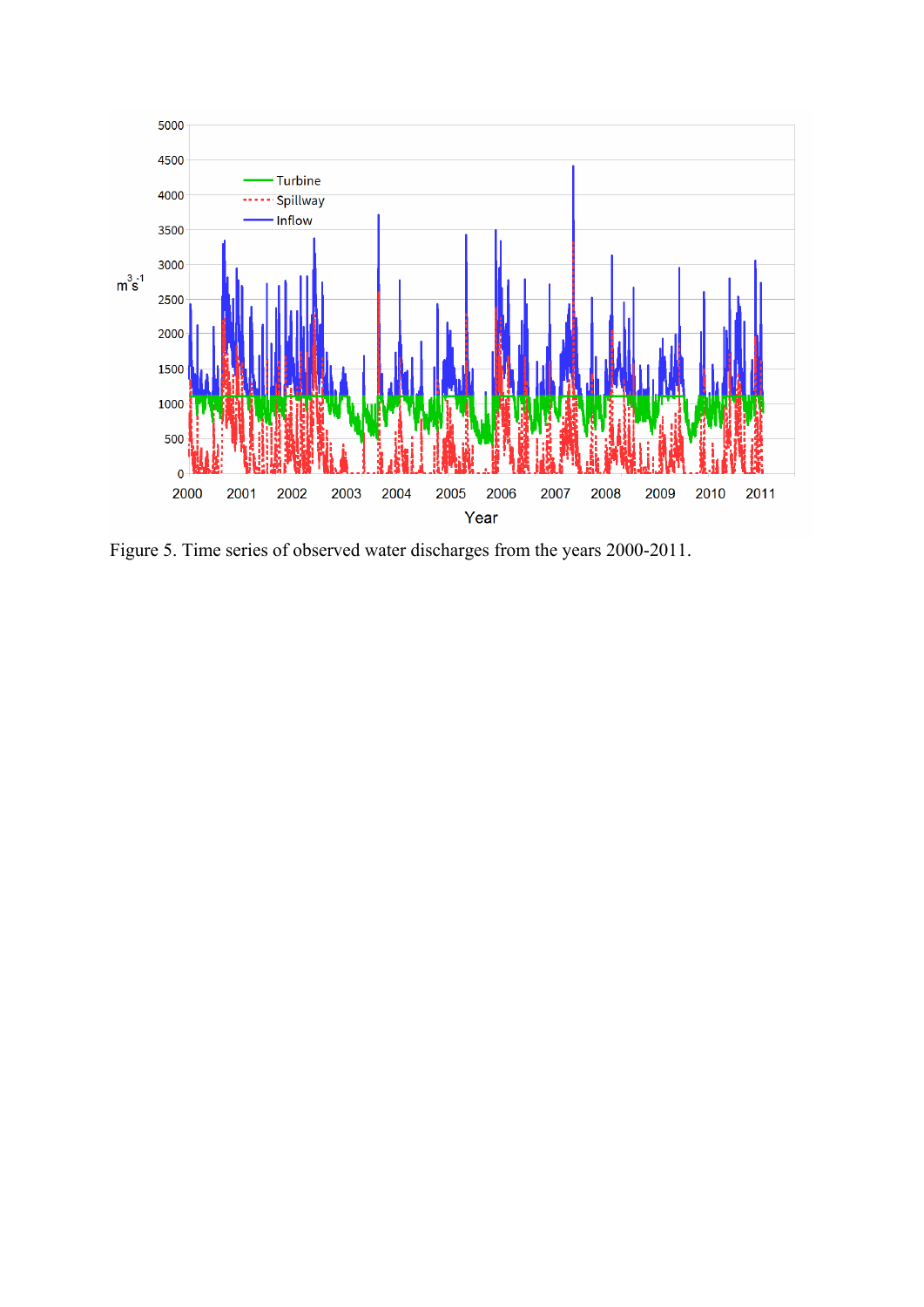

Figure 6. The coarse grid seen from above.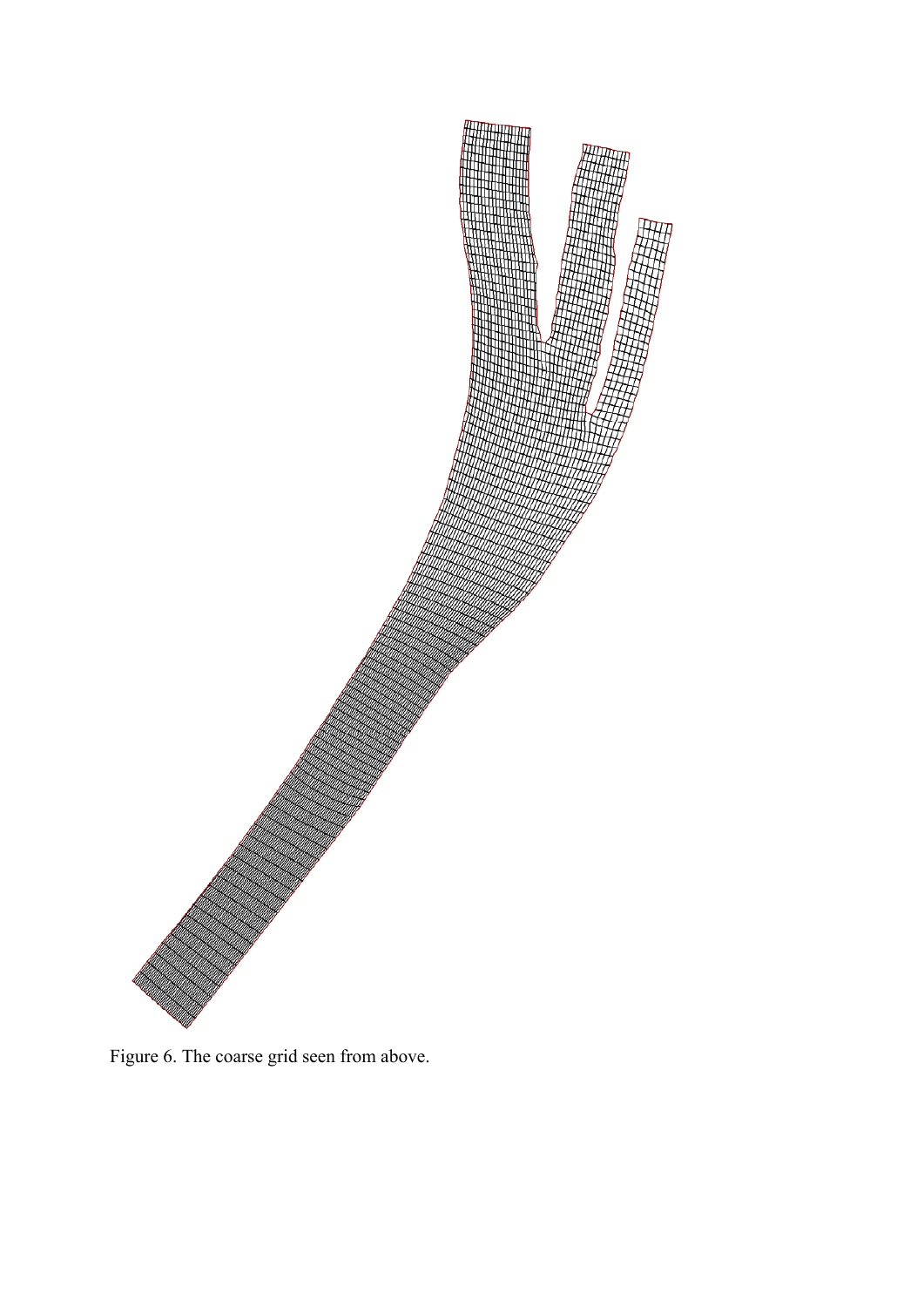

Figure 7. Computed sediment deposition in the Iffezheim reservoir for the years 2000-2011. The eroded areas (negative) are due to dredging.



Figure 8. Measured sediment deposition in the Iffezheim reservoir for the years 2000-2011. The eroded areas (negative) are due to dredging.